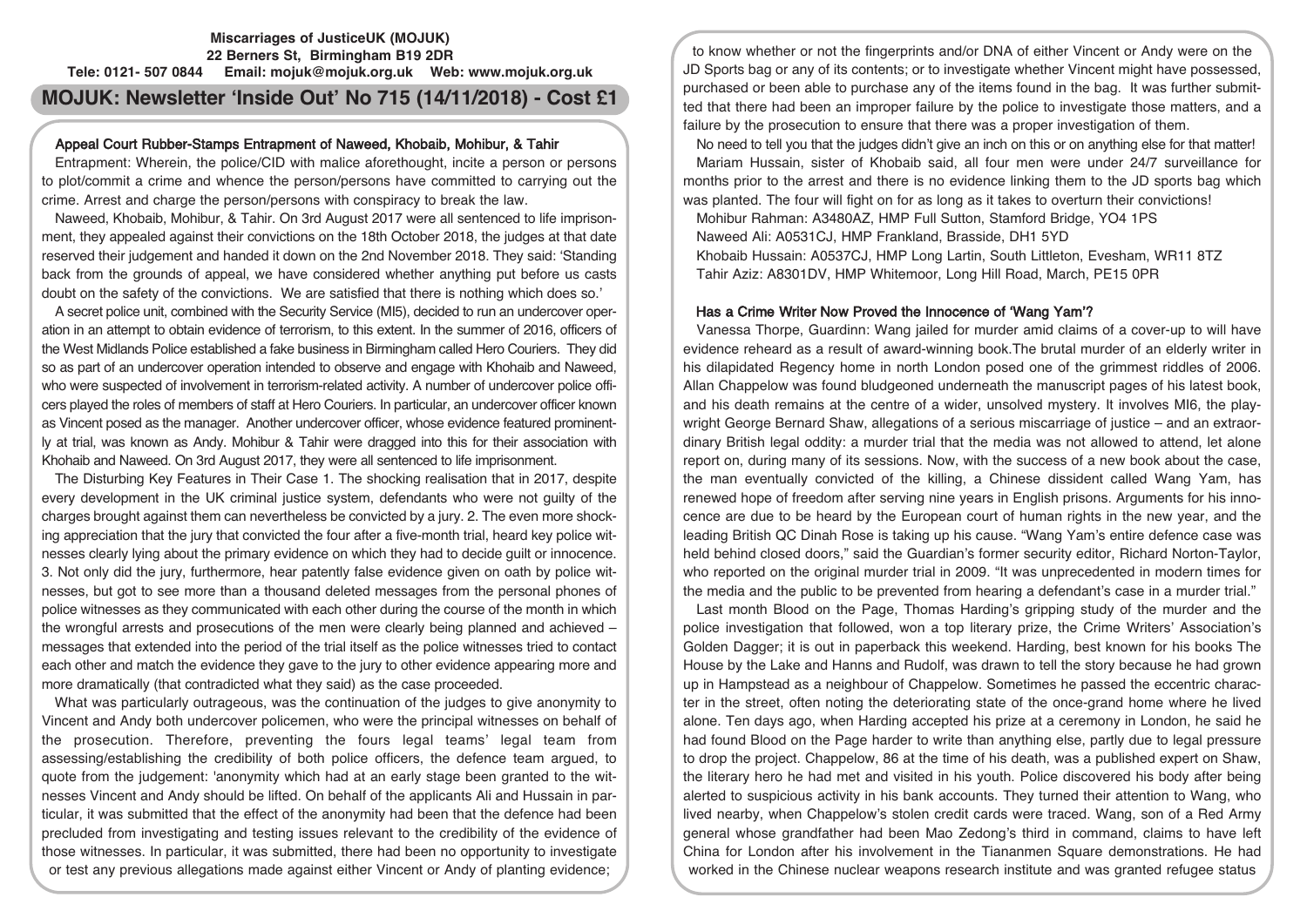in Britain in 1992. It is now believed that he became an MI6 informant.

Charged with burglary, murder and receiving stolen goods, Wang was convicted of the theft and fraud offences at a first trial in 2008. But the jury, who were all required to have security clearance, could not agree on a murder verdict. After a second Old Bailey trial a year later, Wang was convicted of murder and jailed for life, with a recommendation he serve at least 20 years. The court proceedings were covered for the Guardian by Norton-Taylor, as well as by his colleague, crime reporter Duncan Campbell, despite government efforts to close down the story. Media organisations, including the Guardian, vainly joined in a challenge to an unprecedented request – that witnesses at a modern murder trial should be heard in secret for reasons of national security.

Campbell said Wang did not have a fair trial. "Evidence from a near neighbour of the murdered man that he, too, had been the subject of a burglary and threats of murder when Wang Yam was already in custody, plus evidence of Chappelow's excursions to [a location known as] the 'spanking bench' on Hampstead Heath, would almost certainly have led to his acquittal," said Campbell. "Geoffrey Robertson, who was Wang Yam's QC in his first trial, says as much in his recently published memoir, Rather His Own Man."

A key passage in Robertson's book argues that Wang was "wrongfully convicted, I believe, in the sense that his guilt could not be proved beyond reasonable doubt". But last year Wang's conviction was upheld by the court of appeal, despite the evidence against him being, in the words of the court, "entirely circumstantial". During this period Wang wrote to the Guardian, saying: "I was convicted for murder without even police have evidence that I know the deceased or ever met each other. There is no evidence to link me with the deceased, even police burnt the crime scene by accident and there are unknown DNA fingerprint [and] footprint, all not belong to me." Harding remains in contact with Wang, who sees fresh hope for his release. But reporting the story is still difficult, as Norton-Taylor explains. "While we can say Wang Yam was an informant for MI6, we cannot even speculate how he helped MI6, though it is obvious from his background that he would have had his uses … We do not know in the Wang Yam case what lay behind the gagging orders obtained by a home secretary and a foreign secretary – whether it was genuine concern about national security or merely determination to prevent embarrassment."

Wang Yam, HMP Lowdham Grange, Old Epperstone Road, Lowdham, NG14 7DA

## Inquest Opens into Suicide of IPP Prisoner Tommy Nicol at HMP The Mount

Thomas James Nicol, known as Tommy, died on 25 September 2015, four days after he was found hanging at HMP The Mount. Tommy was 37. He was in prison on an 'Imprisonment for Public Protection' sentence (IPP); indeterminate sentences which have since been abolished. The inquest into his death opened today (Monday 5 November) at Hertfordshire Coroner's court. The minimum tariff on Tommy's sentence was four years, starting from November 2009. He died after almost six years in prison. Tommy was transferred to HMP The Mount after spending time at HMP Erlestoke after a Parole Board review of his sentence in June 2015. The review concluded that Tommy should do further 'motivational and psychological' work before release. Tommy expressed frustration about this decision, and not being able to do the required programmes ahead of the review. The next Parole Board review was not due until February 2017, over two years later. Tommy had not been diagnosed with mental ill health, but following the review spent long periods in segregation cells at HMP Erlestoke. On 15 September 2015 he was transferred to HMP The Mount straight from segregation, and three days later seriously self-

harmed and expressed extreme distress and frustration at not having been moved to an open prison. The prison began monitoring procedures for self-harm and suicide known as ACCT. Following this, Tommy's self-harm and troubled behaviour escalated. He remained in segregation and was considered high risk by staff. On 21 September he was found hanging in a segregation cell. On 25 September doctors withdrew life support and Tommy died. The family were later informed of Tommy's self-harm and subsequent death. Despite being abolished in December 2012, on 20 July 2018 the Parole Board reported that around 2,800 people remain in prison on an IPP sentence. Throughout the use of the sentence, serious concerns were raised over difficulties in accessing 'offender behaviour' courses, required to qualify for release.

#### Ireland: Hunger Strike Prisoner Awarded €5,000 Pay-Out

The World News: A prisoner who went on hunger strike in protest at his jail conditions has been awarded €5,000 by the High Court over the failure of prison authorities to take his protest seriously. The man, who cannot be named, was convicted of a serious assault offence and is serving a 12-year sentence at a prison which also cannot be identified by order of the court. Ms Justice Marie Baker stressed, in deciding on the sum of €5,000, that she intended to do no more than mark damages in relation to the failure of the prison authorities to deal reasonably and expeditiously with his complaints about his conditions. He started the hunger strike in February 2015 but gave it up after Ms Justice Baker, in a separate ruling the following month, said he was entitled not to be force fed even if he fell into a coma. He then indicated that he would bring this case for damages and declarations in relation to his rights. Making the award, Ms Justice Baker said the inaction of the prison authorities "led to the circumstances becoming far graver and more dangerous than those even the plaintiff himself intended in the early days of the hunger strike". While that failure was negligent, it did not cause the him to go on hunger strike but made his protest much harder than a "fleeting and transient one", she said. There was therefore a breach of the obligations to properly manage his grievances and difficulties with the prison regime. Given his very difficult personal and psychological makeup, it became impossible or, at least, very difficult for him to turn back, and this was a reasonably foreseeable consequence of the failure to deal with the man's written complaints, she said.

#### Felipe Valiati & Fernanda Santos - v – Director Of Public Prosecutions

1. These appeals by way of case stated both involve consideration of the use which the court may make of information provided by advocates acting for the defendant as part of case management in the Preparation for Effective Trial ('PET') form. In both cases, it is argued that critical information was taken from the PET form and treated as evidence either to fill a gap in the prosecution evidence or to support a conclusion reached.

2. The underlying principle for criminal litigation in the 21st century is identified in R v Gleeson [2004] 1 Cr App R 406 by Auld LJ (who was responsible for the Review of the Criminal Courts of England and Wales, October 2001) at [36]: "A criminal trial is not a game under which the guilty defendant should be provided with a sporting chance. It is a search for truth in accordance with the twin principles that the prosecution must prove its case and that a defendant is not obliged to inculpate himself, the object being to convict the guilty and acquit the innocent. Requiring a defendant to indicate in advance what he disputes about the prosecution case offends neither of those principles." Observations to like effect have been repeated over the years: see, for example, R (on the application of the DPP) v Chorley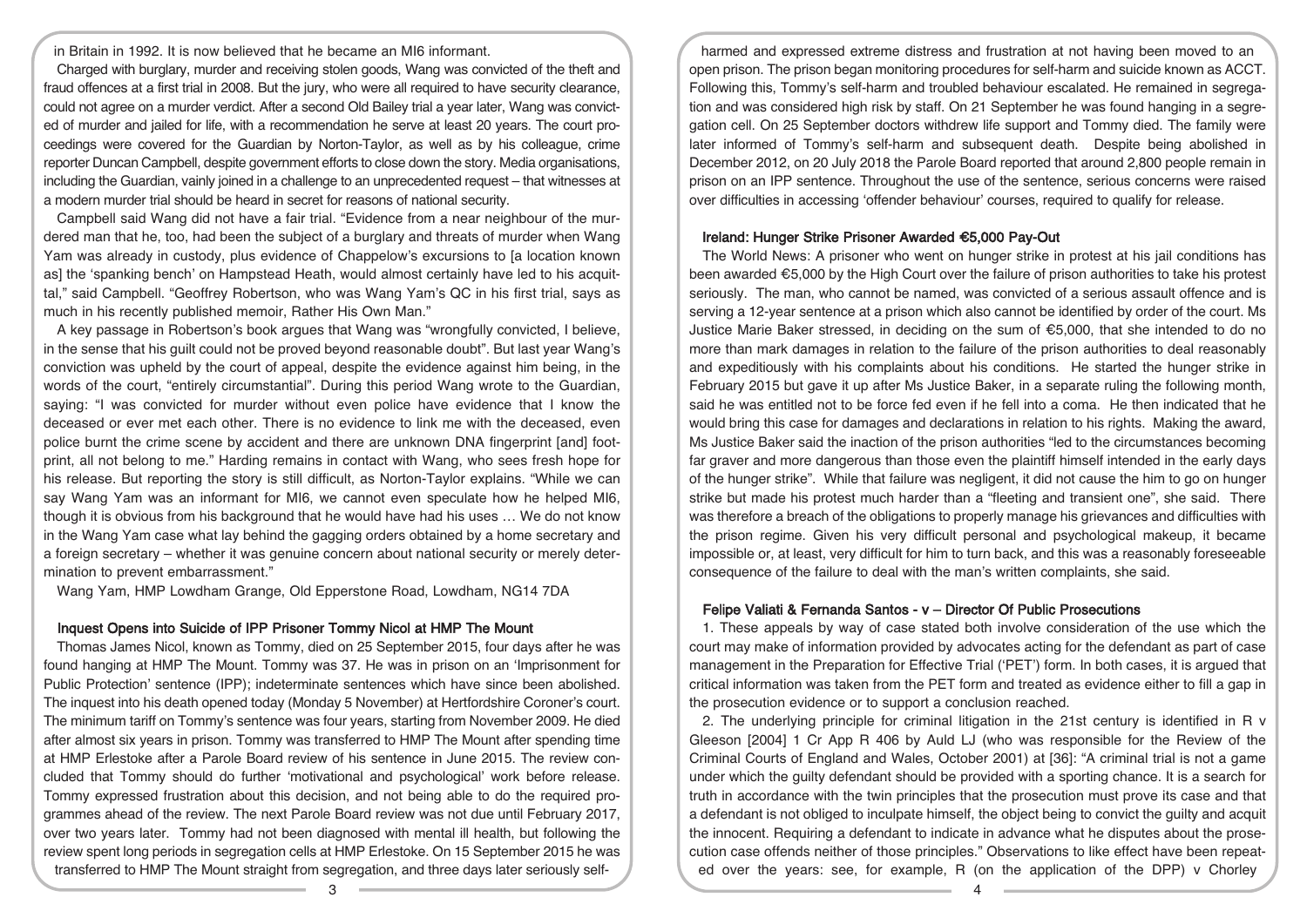Magistrates' Court [2006] EWHC 1795 per Thomas LJ from [22] and R (on the application of Hassani) v West London Magistrates' Court [2017] EWHC 1270 per Irwin LJ at [9], [11]-[13].

3. The starting point is the Criminal Procedure Rules made pursuant to s. 69 of the Courts Act 2003 and, in particular, the duty of the court, as set out in CrimPR 3.2(1), to further the overriding objective by actively managing the case which includes the early identification of the real issues: see Crim PR 3.2(2)(a). In that regard there is a corresponding duty on the parties actively to assist the court in fulfilling its duty under 3.2 which includes communication between the parties (and the court) as to what is agreed and what is likely to be disputed: see CrimPR 3.3(1), (2)(a), (b), (c)(ii) and (d). Under the heading 'Conduct of a trial or an appeal' and in order to manage the trial, the court "must establish, with the active assistance of the parties, what are the disputed issues": see Crim PR 3.11(a). The PET form (prepared by the Criminal Procedure Rule Committee) contains a series of questions, a number of which are tick boxes, all designed to assist the process: so that there is no confusion, it should be completed as drafted without amendment to the questions posed.

4. Moving from pre-trial case management into a trial in the magistrates' court, it is first important to underline that CrimPR 24.13(2) requires that unless the court otherwise directs, it must be provided with: a copy of the record of information supplied by each party for the purposes of case management, including any revision of information previously supplied; pre-trial directions for case management, or relating to admission or giving of evidence; and, any admissions. Further, CPR 24.3(3) identifies the sequence to be adopted at the commencement of a trial in these terms: "(3) In the following sequence – (a) the prosecutor may summarise the prosecution case, concisely identifying the relevant law, outlining the facts and indicating the matters likely to be in dispute; (b) to help the members of the court to understand the case and resolve any issue in it, the court may invite the defendant concisely to identify what is in issue"

5. In R (Firth) v Epping Magistrates' Court [2011] EWHC 388 (Admin), [2011] 1 WLR 1818, [2011] 1 Cr App R 32, the issue arose as to the admissibility in evidence, for the purposes of proceedings for committal for trial, of case management information supplied by her advocate. Initially charged with a summary offence, the case progression form then used in magistrates' courts identified the issues as "assault on [defendant] by complainant and "only contact made was in self-defence". When assault occasioning actual bodily harm was substituted and a committal held, the defence challenged the adequacy of the evidence of presence at the scene. The prosecutor relied on the inference to be drawn from the issues identified in the case progression form and successfully argued that it was admissible pursuant to s. 118(6)(a) of the Criminal Justice Act 2003 ("the 2003 Act") as an admission made by an agent of the defendant.

6. Before the Divisional Court, it was conceded that the information given constituted an admission of presence at the scene but it was argued that it was inadmissible on the basis that indications given for the purposes of case management should not be used as evidence against the provider of that information. Toulson LJ (as he then was) rejected (at [23]) the broad proposition that any requirement that a defendant should disclose his or her hand before trial was inherently repugnant. He went on to observe that any unfairness at the trial could be prevented by the court's power to exclude evidence under s. 78 of the Police and Criminal Evidence Act 1984 ("PACE").

7. Toulson LJ also dealt with the position of a trial in the magistrates' court. He said: "[29] Suppose that in the present case the matter had proceeded to a summary trial in the way that the parties originally expected. Because of the way that the issues were identified in the case progression form, the prosecution would not have thought it necessary to adduce identification evidence. If then, after the prosecution had called its evidence dealing with the nature of the events, Miss Firth had submit-

ted that there was no case to answer because there was no proof of identification, Mr Grout recognises that there would be a problem. To put it colloquially, the prosecution would have been led up the garden path. He submits that it would not be possible in those circumstances for the prosecution to introduce the case progression form. Rather the appropriate course would be for the prosecution to seek an adjournment. As a matter of practical reality, the case would then have to go off to a future date, probably before a different bench of magistrates, and the prosecution would have to set about seeing whether they could obtain further identification evidence, involving identification parades, by now a considerable time after the incident. [30] If one asks rhetorically whether that approach is consistent with the object of the Criminal Procedure Rules 2010, i.e. whether it would further the interests of justice, do fairness and encourage expedition, the answers are obvious. I see no unfairness, in such a case, in the prosecution being able to put in evidence the case progression form."

8. Concern was expressed that this decision had the effect of modifying the fundamental right of a defendant to put the prosecution to proof of its case and to might encourage claims to privilege against self-incrimination in connection with case management (see, for example, (2011) Crim LR 547). The Court of Appeal (Criminal Division) sought to deal with them in R v Newell [2012] EWCA Crim 650, [2012] 1 WLR 3142.J.

9. The case concerned the use sought to be made by the prosecution of the comment "no possession" on a case management form in connection with a trial for possession of a controlled drug with intent to supply. A later defence statement (served on the first day of the trial) admitted possession but denied any intent to supply. Prosecution counsel was permitted to adduce the form into evidence and to cross examine the defendant on the inconsistency between "no possession" and the defence case statement. Sir John Thomas P (as he then was) said (at [33]): "Given that statutory regime in the Crown Court embedded primarily in the CPIA and the Criminal Procedure Rules, and the obligation to put "cards on the table" through the attendance of the trial advocate at the PCMH, the requirements of a PCMH form in the Crown Court should be seen primarily as a means for the provision of information to enable a judge actively to manage the case up to and throughout the trial, and the parties to know the issues that have to be addressed and the witnesses who are to come. The nature of the defence should appear from the defence statement with the statutory consequences provided for in the event of a breach of requirements. The Crown is also generally protected by the principles in the Chorley Magistrates' Court case and R v Penner, if in breach of the obligation to identify the issues an ambush is attempted by the defence."

10. He explained (at [35]) that the Trial Preparation form (now the PET) provides for admissions or acknowledgment that matters are not in issue, that admissions will be admissible but that other statements should be made without the risk that they would be used at trial as statements of the defendant admissible in evidence "provided the advocate follows the letter and spirit of the Criminal Procedure Rules". Allowing the appeal on the basis that the use of the form for cross examination should not have been allowed, he went on (at [36]): "Applying what we have set out, therefore, the position should be, provided the case is conducted in accordance with the letter and spirit of the Criminal Procedure Rules, that information or a statement written on a PCMH Form should in the exercise of the court's discretion under s.78 not be admitted in evidence as a statement that can be used against the defendant. The information is provided to assist the court. Experience has shown that, unless the position is clear, the proper administration of justice is hampered. There may of course be cases where it would be right not to exercise the discretion but to admit such statements. Those circumstances are fact specific, but an example is a case where there was no defence statement, despite the judge asking for one to be provided, and an ambush attempted inconsistent with what was stated on the PCMH Form. In such a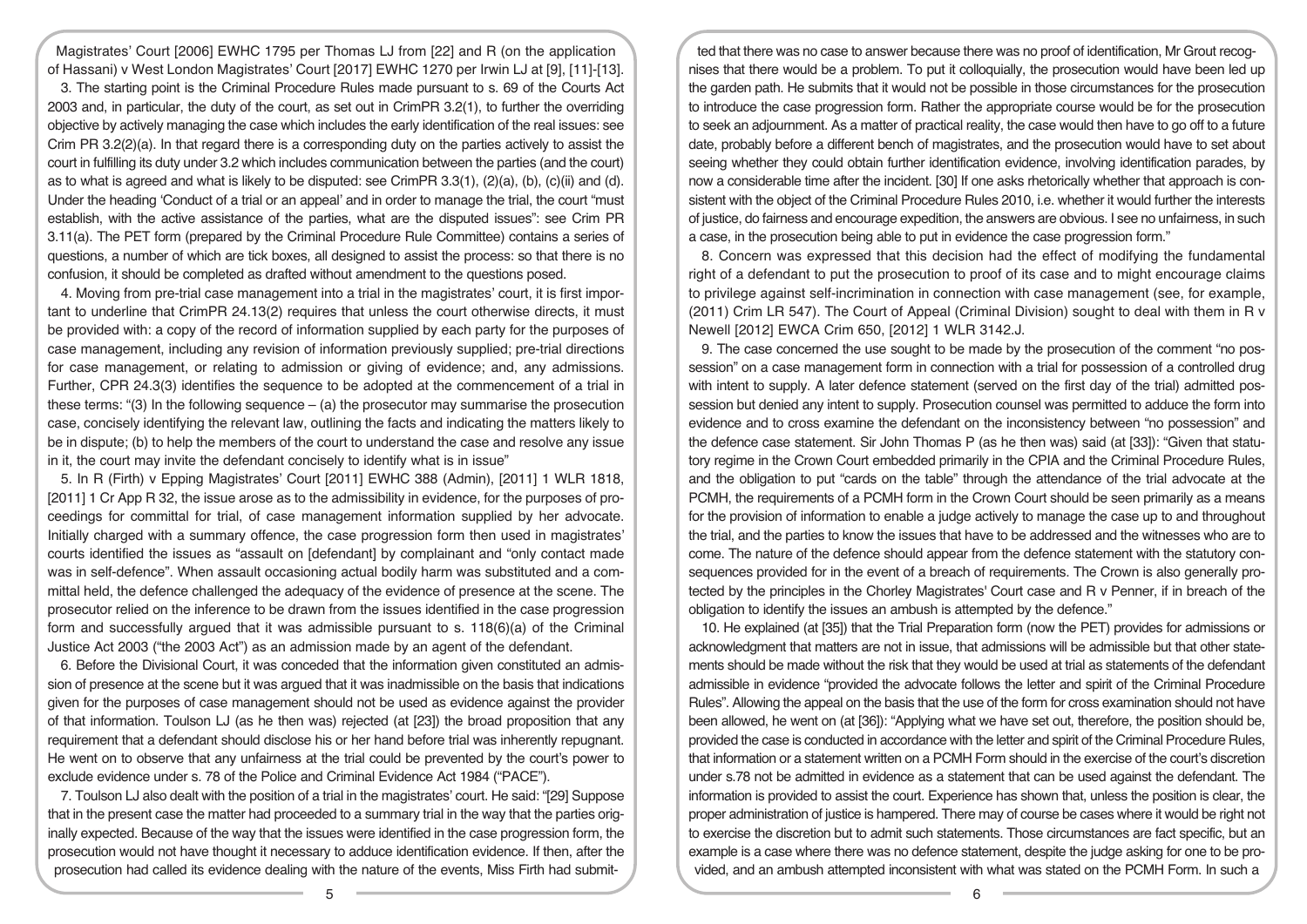case it would not be appropriate to exercise the discretion to refuse to admit what was stated on the form, if an adjournment to enable the Crown to deal with the issue could be avoided. However, we think, provided the parties adhere to the letter and the spirit of the Criminal Procedure Rules and follow the practices we have outlined, such cases should be very, very rare."

11. What is clear is that the court was not saying that the information was inadmissible as a matter of law (otherwise there could never be a situation, however rare, in which it could be admitted). Indeed, subject to s. 78 of PACE, the statements may be admissible as hearsay under the sixth rule preserved by s. 118(1) of the Criminal Justice Act 2003 ("the 2003 Act"). In order for that to happen, however, an application must formally be made to the court and that, along with any application under s. 78 then have to be determined. That is not to suggest that the requirements of notice as set out in CrimPR Part 20 can or should be required: it is this sort of circumstance that is envisaged by Crim PR 20.5(1)(c).

12. Against the background of the Rules and these decisions, I turn to the Criminal Practice Directions. It is important to underline that the directions pass through the Criminal Procedure Rule Committee and are issued by the Lord Chief Justice pursuant to s. 74 of the Courts Act 2003 and Schedule 2 (Part 1) of the Constitutional Reform Act 2005. They represent the current practice and bind the courts to which they are directed. In that regard, they are identical to the practice directions for civil proceedings (s. 74 of the 2003 Act being in substantially the same terms as s. 5 of the Civil Procedure Act 1997) in respect of which Waller and Dyson LJJ said in Secretary of State for Communities and Local Government v Bovale Ltd [2009] EWCA Civ 171 at [28]: "The issue of a practice direction is the exercise of an inherent power, … and it cannot be open to another judge of the court to which the practice direction is intended to apply to ignore that practice direction or to suggest in a judgment that a practice direction should no longer be followed in that court." The value of the Criminal Procedure Rules and the Practice Directions is that they provide a code which govern the practice of all criminal litigation and go a long way to ensuring that justice is administered consistently throughout the country.

13. In relation to trials in the magistrates' courts, the relevant Practice Direction in relation to the role of the Legal Adviser is CPDVI Trial 24A.11 and is in these terms: "Immediately prior to the commencement of a trial, the legal adviser must summarise for the court the agreed and disputed issues, together with the way in which the parties propose to present their cases. If this is done by way of pre-court briefing, it should be confirmed in court or agreed with the parties." I emphasise the mandatory nature of the requirement.

14. More significantly, under the heading "Identification for the Court of the Issues in the Case", the Directions provide: "24B.3 The parties should keep in mind that, in most cases, the members of the court already will be aware of what has been declared to be in issue. The court will have access to any written admissions and to information supplied for the purposes of case management: CrimPR 24.13(2). The court's legal adviser will have drawn the court's attention to what is alleged and to what is understood to be in dispute: CrimPR 24.15(2). If a party has nothing of substance to add to that, then he or she should say so. The requirement to be concise will be enforced and the exchange with the court properly may be confined to enquiry and confirmation that the court's understanding of those allegations and issues is correct. Nevertheless, for the defendant to be offered an opportunity to identify issues at this stage may assist even if all he or she wishes to announce, or confirm, is that the prosecution is being put to proof. 24B.4 The identification of issues at the case management stage will have been made without the risk that they would be used at trial as statements of the defendant admissible in evidence against the defendant, provided the advocate follows the letter and the spirit of the Criminal Procedure Rules. The court may take the view that a party is not acting in the spirit of the Criminal

Procedure Rules in seeking to ambush the other party or raising late and technical legal arguments that were not previously raised as issues. No party that seeks to ambush the other at trial should derive an advantage from such a course of action. The court may also take the view that a defendant is not acting in the spirit of the Criminal Procedure Rules if he or she refuses to identify the issues and puts the prosecutor to proof at the case management stage. In both such circumstances the court may limit the proceedings on the day of trial in accordance with CrimPR 3.11(d). In addition any significant divergence from the issues identified at case management at this late stage may well result in the exercise of the court's powers under CrimPR 3.5(6), the powers to impose sanctions."

15. The Directions are intended to codify the approach identified by the case law dealing with the tension between case management on the one hand and the rights of the parties (in particular the defendant) on the other. This underlying principle reflects the approach to the administration of criminal justice in which both sides rather than the prosecution alone are required to disclose the issues well before trial. More significantly, if these directions are followed, there will be clarity between the court, the prosecution and the defence as to the nature of those issues and appropriate admissions can be formulated in relation to what is not in issue so that any trial can be conducted efficiently and expeditiously.

16. I repeat the observations of Auld LJ that requiring a defendant to identify the issues does not offend the twin principles that the prosecution must prove its case and that a defendant is not obliged to inculpate himself. In that regard, if the defence is to put the prosecution to proof, that is what must be indicated: this does not involve the presentation of a positive case. Where such a case is thereafter sought to be presented, such an attempt could demonstrate that the defendant is not acting in the spirit of the CrimPR and applications by the prosecution can be considered accordingly. If there is a failure to comply and what then appears to the court to be the creation of a trap for the prosecution, in addition to the possible approaches described by CPD 24B.4, it could be open to the prosecution to seek to rely s. 118 of the 2003 Act and, subject to s. 78 of PACE, the admission of hearsay. It is against that background, that the two appeals by way of case stated fall to be decided.

17. On 23 November 2017, Felipe Valiati appeared before Highbury Corner Magistrates' Court charged with common assault upon his partner, Fernanda Santos. He pleaded not guilty and a PET form was completed which included answers by way of tick box to the following questions set out in para. 8.1: "The defendant [carried out][took part] in the conduct alleged: - No. The defendant was present at the scene of the offence alleged: -Yes. The defendant was correctly identified: - Yes The defendant was arrested lawfully: - Yes. Defendant's interview [summary][record] is accurate: - Yes – No comment."

18. The PET form went on to pose the question, "What are the DISPUTED issues of fact or law for trial, in addition to any identified in paragraph 8.1". The response was: "I do not remember any of these incidents. I put the prosecution to proof."

19. Paragraph 9 of the form deals with admissions and asks whether any facts which are not in dispute can be reduced into a written admission pursuant to CrimPR 24.6 and s. 10 of the Criminal Justice Act 1967. The response was in the affirmative but the only admission offered related to the interview (which contained no comment).

20. The Case Stated identifies what happened thereafter. Although summoned to attend court for the trial on 19 January 2018, the complainant did not appear. An independent witness, Mr Lowe, however, gave detailed evidence of seeing a man assaulting a woman at a bus stop which caused him such concern that he turned his car around and witnessed a further assault,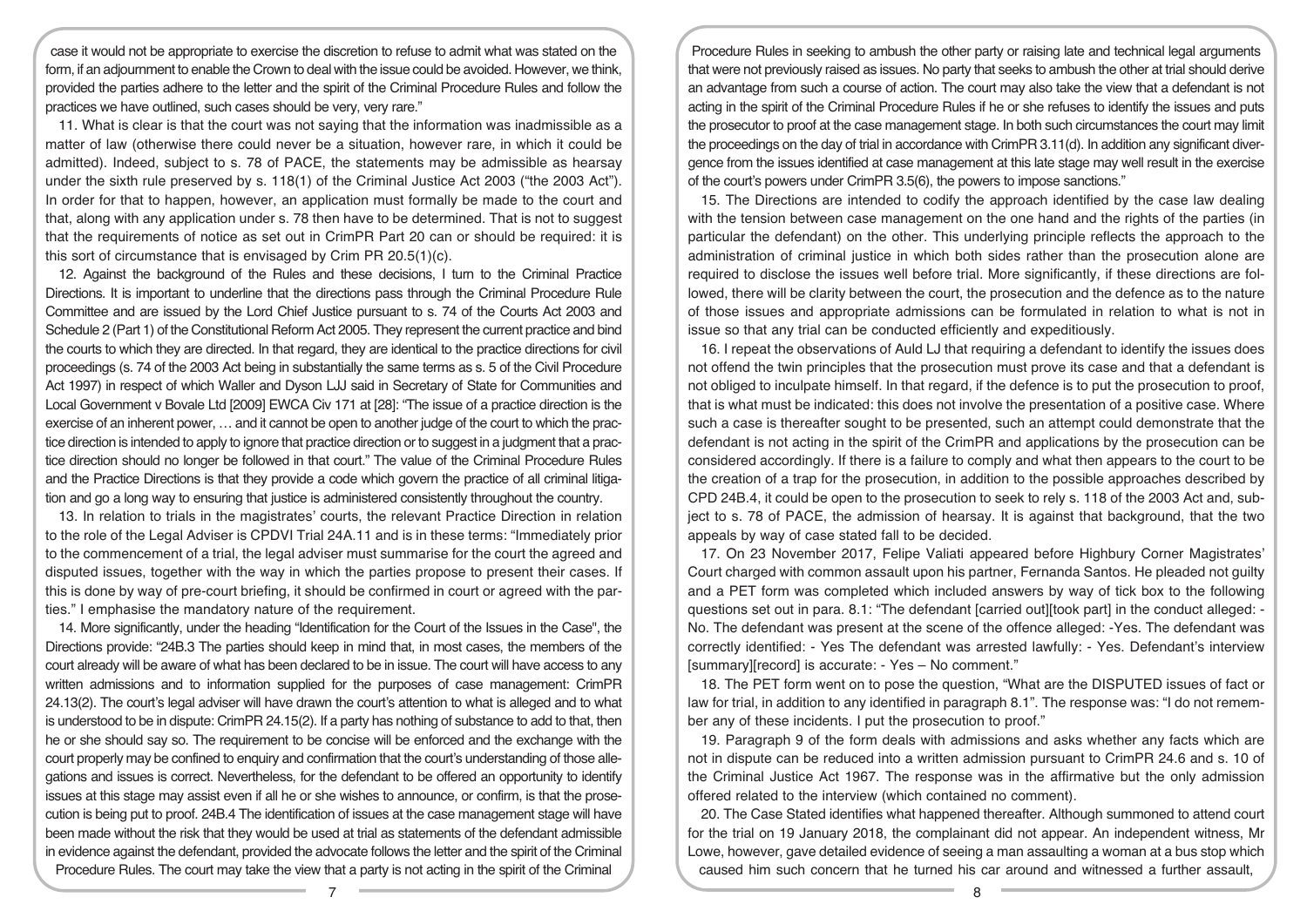eventually stopping to assist the woman whom he provided with his contact details. Having received a call from her, he spoke to the police but was never asked to take part in identification procedures. Mr Valiati did not give evidence and submissions were made on his behalf about identification, the absence of an identification parade and the possibility of error.

21. The justices recorded their findings in the Case Stated in these terms: "We found the evidence of Mr Lowe, a fully independent witness, to be reliable and consistent. We found that Ms Santos was assaulted by being forcefully and violently pushed, resulting in her falling over a low wall and that the assailant ran after her and repeatedly kicked out at her. We noted the appellant's no comment interview and the acceptance on the PET form of presence at the scene. We drew an adverse inference from his failure to give evidence in court. We were satisfied so that we were sure that Mr Valiati was the perpetrator of the attack on Ms Santos and found him guilty of assault by beating."

22. The questions posed for the High Court were as follows: "(i) When reaching our verdict were we entitled to consider the following questions on the PET form that were answered in the affirmative part 3 paragraph 8.1 The defendant was present at the scene of the offence alleged; The defendant was correctly identified; The defendant was lawfully arrested; even though they were not contained within part three, paragraph 9 PET form that is entitled 'Admissions'? (ii) Were we entitled to find that the perpetrator of the assault was the defendant, in the absence of specific identification evidence being presented by the Crown?"

23. It is not suggested that a formal application was made by the prosecution to admit the information on the PET form or that the defence were alerted to the evidential use to which the PET form would be put so that representations could be made about it. Neither does it appear that there was any evidence that proved the relationship between Ms Santos and Mr Valiati.

24. Not being contained in formal admissions made pursuant to s. 10 of the 1967 Act, or the subject of the discussion envisaged by the Practice Direction at the start of the trial, the inconsistency between the case management information that presence and identification was not in dispute and the observation that Mr Valiati did not remember any of the incidents and put the prosecution to proof was not explored. What is clear, however, is that no attempt was made to utilise s. 118 of the 2003 Act by admitting what was said on the PET form as hearsay and what the justices (albeit understandably) did was to confuse the provision of case management information with evidence without the same being formally adduced. If the relevant Practice Directions had been followed, this problem would not have occurred.

25. In the event, the answer to this Case Stated is clear. The answers to both questions posed must be in the negative and the appeal allowed accordingly.

26. Soon after an incident on 8 September 2017, KM (15 years old at the time) was arrested and, after interview the following day, charged with common assault on two other girls and theft of the mobile telephone of one of them. On 11 October 2017, she appeared at the Stratford Youth Court and entered not guilty pleas and a PET form was completed, signed by prosecution, defence and the court.

27. Part 2 was completed by the prosecution. It stated that some CCTV evidence was outstanding and would be served. It also indicates that the prosecution would rely on a summary of KM's interview.

28. Part 3 of the form was completed by the defence. In paragraph 8, dealing with case management information, the tick boxes read as follows: "The defendant [carried out][took part] in the conduct alleged: - This was left blank but this and the following question were bracketed and marked "See below". The defendant was present at the scene of the offence alleged: -Yes. The defendant was correctly identified: - No. ... Defendant's interview [summary][record] is accurate. If not agreed, explain what is in dispute: No. The form is annotated "Require interview recording".

29. At the bottom of the form the following was annotated in manuscript: "1. Did not provoke incident and not aggressor 2. Any violence used in reasonable self-defence. 3. Did not take part in joint enterprise attack on either complainant. 4. Accepts picked up mobile but at the time did not realise belonged to complainant. deny comments alleged by [one of the complainants]. 5. Admissibility of Q & A with PC Ramchandan (Breach of PACE - Interview without caution or appropriate adult)."

30. Part 4 of the PET was completed by both parties and the court. It deals with the required attendance of prosecution witnesses. Both complainants and the two police officers were fully bound. The defence set out why they needed the witnesses namely that their account was disputed. The court appears to have filled in the time estimate for the evidence of each of the witnesses and included time for legal argument based on s. 78 of PACE.

31. An order was made for the service of the tape of the interview (which was not complied with). Further, on the date fixed for trial (13 December 2017) although both complainants attended, neither of the police officers did and the full interview was not, even then, available. In the circumstances, there was no evidence of arrest and the interview summary was not admitted into evidence. There was no application to adduce any hearsay evidence and formal admissions were not sought by either party.

32. The complainants gave evidence about the incident in which they described their attacker and the person who took the mobile phone, in general terms, as being a black girl with red hair. That description could have matched the defendant at the time of trial although neither witness had been asked to take part in any form of identification procedure. The phone taken had been restored a little while later by one of the police officers: that was proved as one of the complainants demonstrated it was hers by entering the passcode accurately. There was, however, no evidence from the police officers (and thus no evidence as to the identity of the person from whom they recovered the phone) and the interview was not adduced.

33. The defence made a submission of no case on the basis that the identification evidence was insufficient. The magistrates found as fact that KM was arrested a short distance from the incident and that, when searched, she was found to be in possession of the mobile phone which the complainant unlocked whereupon KM was taken to the police station and admitted being present at the scene, raising self-defence or defence of another; she admitted picking up the phone saying that she shouted to ask who it belonged to and received no reply. The court went on to hold that there was a case to answer on the following grounds: 1. There was a case to answer. The two prosecution witnesses had given credible evidence that they were assaulted by a girl of particularly distinctive appearance. 2. The mobile phone had been recovered by police from the Appellant, who had been apprehended in an area close to where the assaults took place. The police had got the description of this person from the complainants and this same person as being the girl who carried out the assaults, and who had taken [the complainant's] mobile phone. [She] was able to identify the phone as being definitely her phone, which had been taken by the girl "with red hair". This was by opening the phone with the security pin. 3. We were satisfied that the "girl with the red hair" was, indeed, the Appellant who appeared before us, and that there was a case to answer."

34. The Case Stated goes on to explain that, having retired to consider their verdict, they asked (without objection from either party) for the PET form containing the information set out above. They gave the following reasons for their decision: "Notwithstanding the comments made in the PET form, we were of the opinion that the evidence of the two complainants was sufficient to place the appellant at the scene of the incident for the reasons we have already mentioned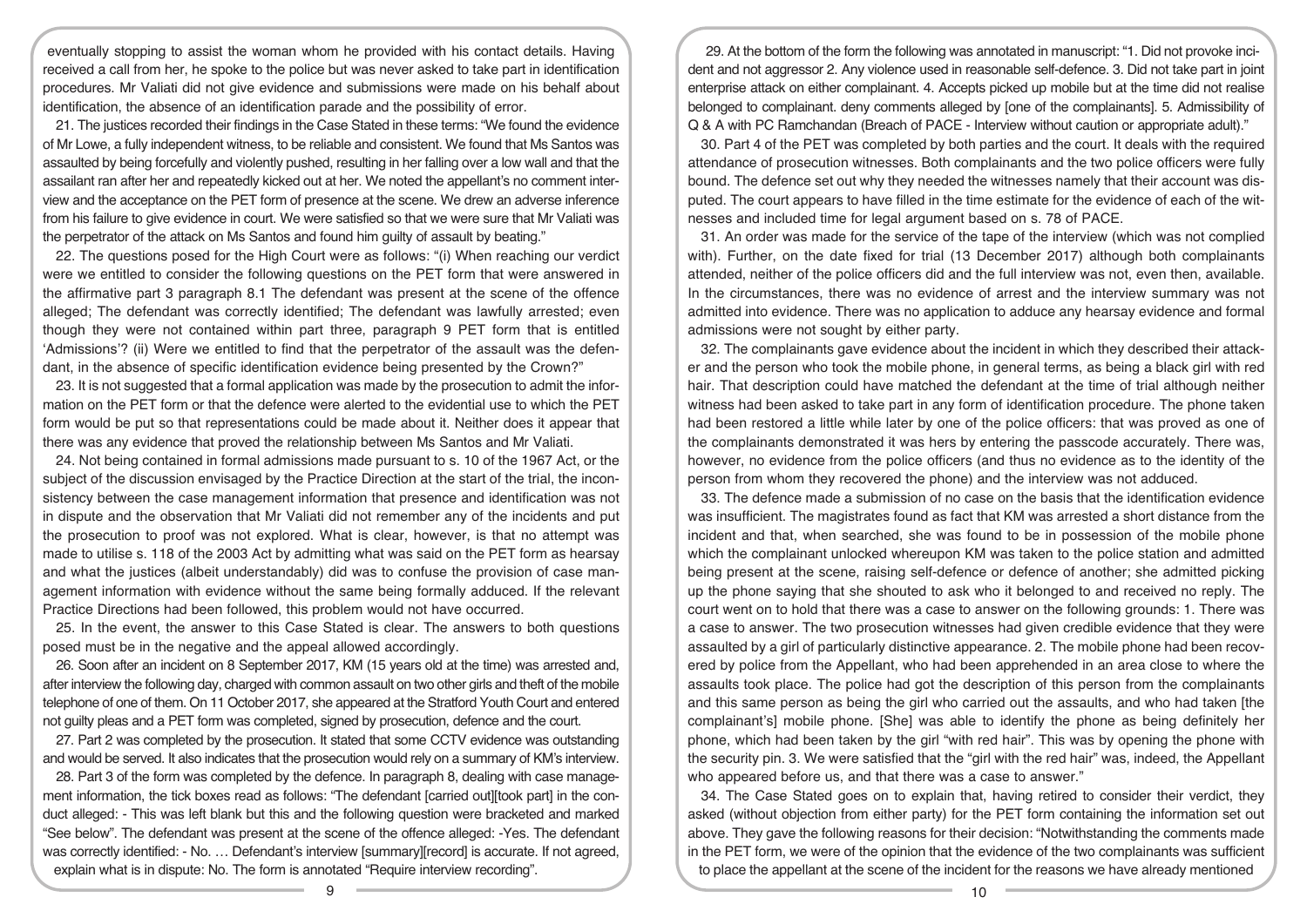[regarding the rejection of the submission of no case to answer]. The issue of mistaken identity was not raised as a trial issue. We felt that the witnesses' evidence alone (and not in conjunction with what was stated in the PET form) was sufficient to satisfy us, to the criminal standard, that the appellant was guilty of the offences with which she has been charged."

35. The questions for the opinion of the High Court are: 1. Were we entitled to rely upon the information contained within section 8 of the preparation for effective trial form to confirm our decision when that form was not before the Court in evidence? 2. Notwithstanding the answer to [(1)] above, were we permitted, in the light of the decision in R v Newell [2012] 2 Cr. App. R. 10, to note from the PET form that the appellant's presence at the scene of where the alleged offences took place was not an issue in dispute? 3. Was it open to the court find a case to answer?

36. Before dealing with the questions posed, by way of preliminary observation, it does not seem that there was sufficient evidence of identification from the general description provided by the witnesses of a black girl with red hair unless there was something else to link KM to the offence. Evidence that she had the mobile phone could have been sufficient but there was no basis for the magistrates to find as a fact that the police seized the mobile phone from KM or where they did so. Neither was there any evidence of the interview to justify the findings of fact to that effect.

37. Although there might have been no objection to the request for the PET form, again, the Practice Direction was not followed. Had that happened, it might be that sufficient formal admissions would have been agreed or, in default, urgent arrangements made for the arresting officer to attend. Given that the prosecution had been ordered to provide the interview and both police witnesses had been required to attend (but without apparent explanation did not do so), it is difficult to see on what basis it would have been appropriate to admit the identification of issues contained within the form to close the gaps left by the complainants. The PET form cannot be used as a mechanism for avoiding complying with court orders or, absent agreement or specific court order, not bringing witnesses to court whose attendance has been required.

38. Neither this court nor (as far as I can tell) the magistrates' court was not told why the interview had not been served or why police witnesses whose attendance was required were not available. On the face of it, these failures are lamentable and the Crown Prosecution Service owes an apology to the complainants. At the end of the day, however, the court must proceed on the basis of evidence called or properly placed before the court.

39. In this case, the magistrates explain that they did not rely on the PET form to reach a conclusion in the case (although the question posed may lead to the inference that they used it to 'confirm' their decision). Assuming that the questions are not, therefore, moot and the issues had not formally been limited as envisaged by the Practice Direction, the answer to the first two questions is that in the absence of the PET form being admitted in evidence, they were not entitled to rely on it and that, in the context of this case, there was no basis to admit it. Based on the evidence adduced at the trial, the answer to the third question is also in the negative. This appeal, therefore is also allowed.

40. None of the foregoing is intended to minimise the importance of the PET form in the magistrates' court, or the PTPH form in the Crown Court. Neither is it to discourage the identification of issues, leading to appropriate admissions thereby reducing the time which a trial necessarily takes up. Effective case management requires nothing less. Similarly, it does not imply that what is contained in information provided to the court by way of case management cannot be used to prevent "game-playing" (in the language of Irwin LJ in R (on the application of Hassani) v West London Magistrates' Court [2017] EWHC 1270 (Admin) at [10]).

41. If circumstances arise in which it is sought to argue that the information provided on a PET form should have evidential significance, an appropriate application must be made and the hurdles both in relation to hearsay and s. 78 of PACE satisfied. In these cases, however, no such application was ever made and, to such extent as it might have been, it was wrong to take it into account. These appeals are, therefore, allowed.

## Women, Scrap Sentences of Less Than 12 Months 'Save Lives And Cut Crime'

Jon Robins, 'The Justice Gap':Prison sentences of less than 12 months should be scrapped for women, according to a new report from a cross-party group of MPs and peers published yesterday. The All Party Parliamentary Group on Women in the Penal System (APPG) reckoned that evidence of the case against short prison sentences was 'overwhelming for women'. The group is chaired by Baroness Corston and pushes for the implementation of recommendations from her 2007 review of vulnerable women in the criminal justice system. According to the APPG, women prisoners were 'among the most disadvantaged and vulnerable people in society' and almost half report having suffered domestic violence and more than half report emotional, physical or sexual abuse during childhood. The APPG, which is supported by the Howard League for Penal Reform, argued that women did not receive adequate mental health support with 'catastrophic' consequences. Last year there were 8,317 incidents of self-injury by women in prison, 93 women died in prison including 37 who lost their lives through suicide.

Last year just over two thirds of women sentenced to immediate custody were given sentences of less than six months and 246 women were sentenced to prison for less than two weeks. The number of community orders given to women fell by nine per cent in the first quarter of 2018 compared with 2017. The APPG argued that imprisoning women was 'almost never' justifiable in terms of public protection. Only three per cent of the women prisoners was assessed as representing a high risk of harm to others. The APPG noted that the damage done by imprisonment continued post-release and, for example, fewer women than men leaving prison found jobs. Between April and June 2017, one in five women leaving prison were recorded as homeless at the point of release. 'It is well established that imprisonment makes things worse, not better, for women, but our inquiry has found that women are still being sent to prison unnecessarily, and overwhelmingly for short periods,' commented Baroness Corston, co-chair of the group. 'Too often, magistrates view custody as the only option when all the evidence indicates that women's centres provide better support for women and are more effective at reducing offending. Ministers are aware and have spoken publicly about the futility of short prison sentences. Scrapping them for women would save lives and reduce crime.'

## Prisons New Frontline in Fighting Crime, Says Gauke

Jamie Grierson, Guardian: Jails have emerged as a new frontline in fighting crime because advances in technology mean prison walls alone are no longer effective in stopping criminals, the justice secretary has told police chiefs. David Gauke said organised gangs and networks were treating prisons as lucrative and captive markets to push drugs, mobile phones and other contraband, creating "a thriving illicit economy".

Addressing the Association of Police and Crime Commissioners (APCC) and National Police Chiefs' Council (NPCC), Gauke said there was a direct link between crime inside and outside prisons. "I believe prisons have emerged as a new frontline in the fight against crime," he said. "The fact is, new technology and sophisticated approaches mean that prison walls alone are no longer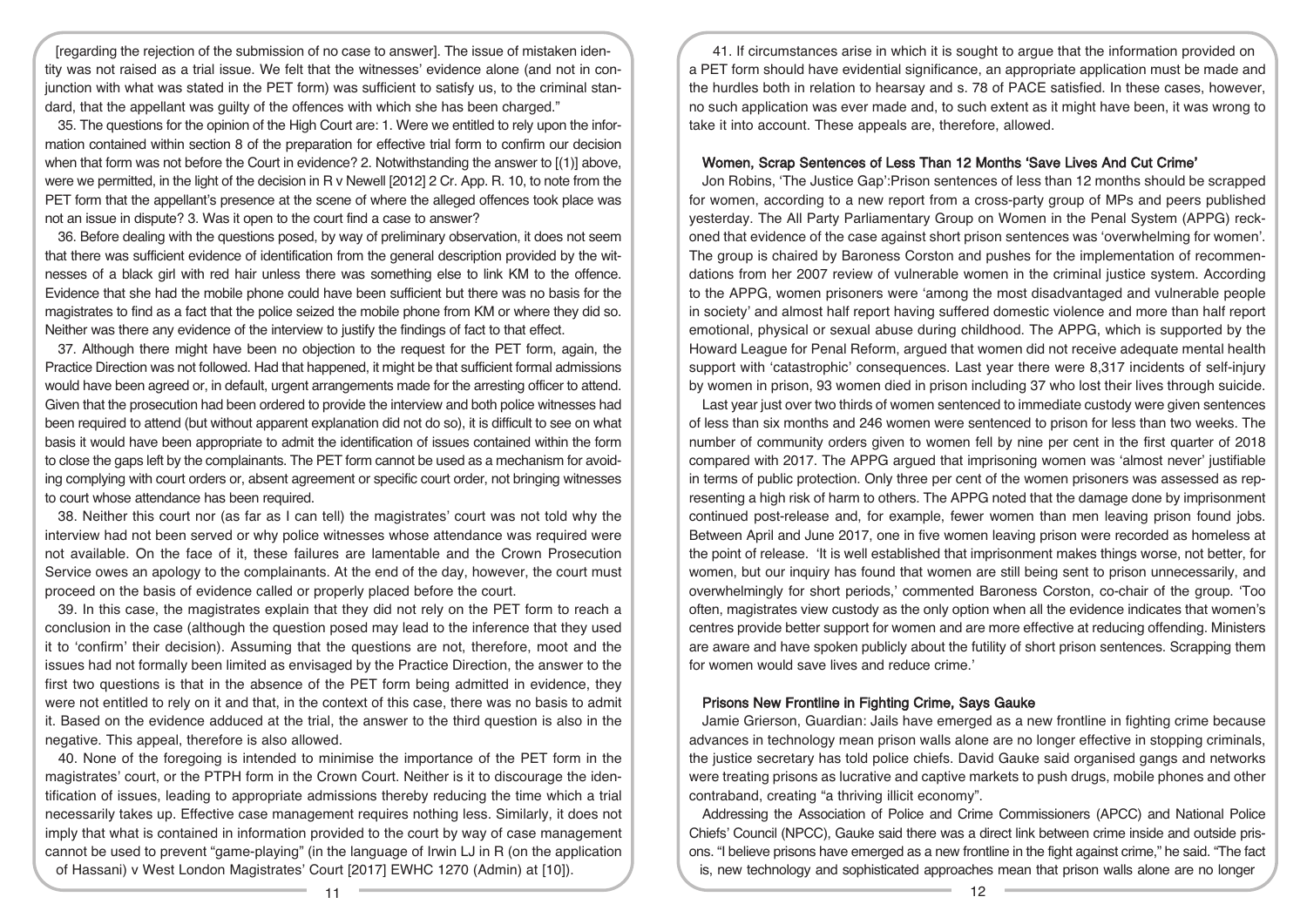effective in stopping crime – inside or outside of prison. Offenders who commit crime in prison have a disruptive and often devastating impact on the prospects of those who are trying to turn their lives around and who see prison as a pivotal turning point in their lives." Gauke said recent successes in fighting organised crime behind bars included a joint operation by prison intelligence officers and police that broke up an organised crime gang that used drones to smuggle £1.2m worth of drugs, weapons and mobile phones into prisons across the UK. In the last few weeks, Gauke said, 15 members of the same gang received prison sentences of up to 10 years.

The justice secretary last month announced a new financial investigations unit, which will aim to identify and disrupt organised crime gangs in prisons. The government is also spending £70m to improve the safety and stability of prisons, including equipment such as x-ray scanners to stem the influx of the drugs fuelling much of the violence. Earlier at the APCC and NPCC summit, the shadow home secretary, Diane Abbott, said the UK was at risk of becoming a safe haven for organised criminals and terrorists under the government's proposed terms to leave the European Union. Abbott told the summit that Labour would vote down any deal that left the UK's security and policing in a worse situation than before. She warned that being outside Europol (the EU's law enforcement agency), losing the use of the European arrest warrant and not having access to EU criminal databases would damage the UK's ability to fight crime. Abbott said: "Put simply, the government's hard Brexit and its lack of progress on security matters contains a real risk that this country could become a safe haven for the terrorists, the Mafia-type criminals, the smugglers and the paedophiles on the run from the EU27. This is not a prospect either this country or the EU should contemplate."

## Serious and Organised Crime

Sajid Javid: My first priority as Home Secretary is to keep the public safe. Today Thursday 1st November, I have published a new, revised and updated, "Serious and Organised Crime Strategy". The strategy has been laid before Parliament as Command Paper (Cm 9718), and copies are available in the Vote Office and on gov.uk. Serious and organised crime affects more UK citizens, more often, than any other national security threat. Its perpetrators ruthlessly target the most vulnerable, ruining lives and blighting communities. Their activities cost us at least £37 billion each year and have a corrosive impact on our public services, communities, reputation and way of life.

Since the previous strategy was published in 2013, we have made significant progress in creating the powers, partnerships and law enforcement structures we need to respond to the threat. The law enforcement community, and the National Crime Agency in particular, has an impressive and sustained track record of pursuing serious and organised criminals and bringing them to justice. But the threat we face has grown increasingly complex over the past five years. Criminals and networks are quick to exploit the rate of technological change and globalisation, whether it is grooming children online, using malware to steal personal data or moving illegal goods, people and money across borders. They have learnt to become more adaptable and resilient. Our response must continue to adapt to new challenges. The revised strategy follows a comprehensive cross-Government review, led by the Home Office. It sets out the Government's new approach to prevent serious and organised crime, build our defences against it, track down the perpetrators, from child sex offenders to corrupt elites, and bring them to justice. We will allow no safe space for these people, their networks or their illicit money in our society.

Our new approach will be to target the highest harm networks and the most dangerous and determined criminals exploiting vulnerable people, using all the powers and levers available to the state to deny them access to money, assets and infrastructure. But we will not

achieve our aim through disruption alone. We will also work with the public, businesses and communities to help stop them from being targeted by criminals and support those who are; and we will intervene early with those at risk of being drawn into criminality.

We will invest at least £48 million in 2019-20 in law enforcement capabilities to strengthen efforts to tackle illicit finance, which will enhance our overall response to serious and organised crime, including additional investment in the multi-agency National Economic Crime Centre. We will pilot new approaches to preventing people from engaging in serious and organised crime and build community resilience against it. We will establish a new national tasking framework for law enforcement. We will improve engagement with the private sector, particularly the information and communications technology industry. We will also expand our overseas capabilities, including establishing a new network of overseas policy specialists.

The new strategy will align our efforts to tackle serious and organised crime as one cohesive system. We will equip the whole of Government, the private sector, communities and individual citizens to play their part in a single collective endeavour.

#### Solicitors Challenge Lack Of Immigration Advice in the Prison Estate

Duncan Lewis currently represents a number of individuals who are subject to immigration control, but are detained within the prison estate as opposed to within immigration removal centres. We have commenced judicial review proceedings on their behalf, primarily arguing that the Lord Chancellor, the Director of Legal Aid Casework and/or the Secretary of State for the Home Department are squarely discriminating against those held under immigration powers who are detained within prisons when compared to detainees in immigration removal centres.The most significant impact of this discrimination is that individuals detained within the prisons are precluded from accessing justice in the form of effective legal representation. The danger of this is that without professional legal support, immigration detainees in prisons risk losing out on legitimate legal action which could alter the outcome of their case. It could also mean that they are eligible for compensation for unlawful treatment, of which they are not aware, and unable to dispute.

Within immigration removal centres these individuals that are presently held within the prison estate would, at the very least, have access to regular legal advice surgeries carried out by immigration practitioners. As specialists in these matters and with an extensive team of outdoor clerks, Duncan Lewis regularly attend immigration removal centres to provide advice and support to those that need our assistance. If immigration detainees in prisons had access to this regular support, they would be afforded the same opportunities as those currently available to those in immigration removal centres and would have a greater chance of success in their case.

The Lord Chancellor has recognised the need for provision of legal advice in an immigration context to those detained within immigration removal centres. In line with the statutory duty contained within Section 1 of the Legal Aid Sentencing and Punishment of Offenders Act 2012, the claimants in these proceedings argue that on review this duty also extends to those facing the prospect of being subject to immigration control, but detained within the prison estate. For this reason, we argue that they should be given access to the same justice already afforded to those detained in immigration removal centres.

The fact that these provisions are already in place, but are not being made available to immigration detainees held in the prison estate demonstrates neglect on the part of the aforementioned authorities. The judicial review we are bringing aims to identify the party/ies at fault, to ensure that responsibility for correctly implementing access to quality legal support for all immigration detainees – regardless of where they are detained – is accepted and actioned.